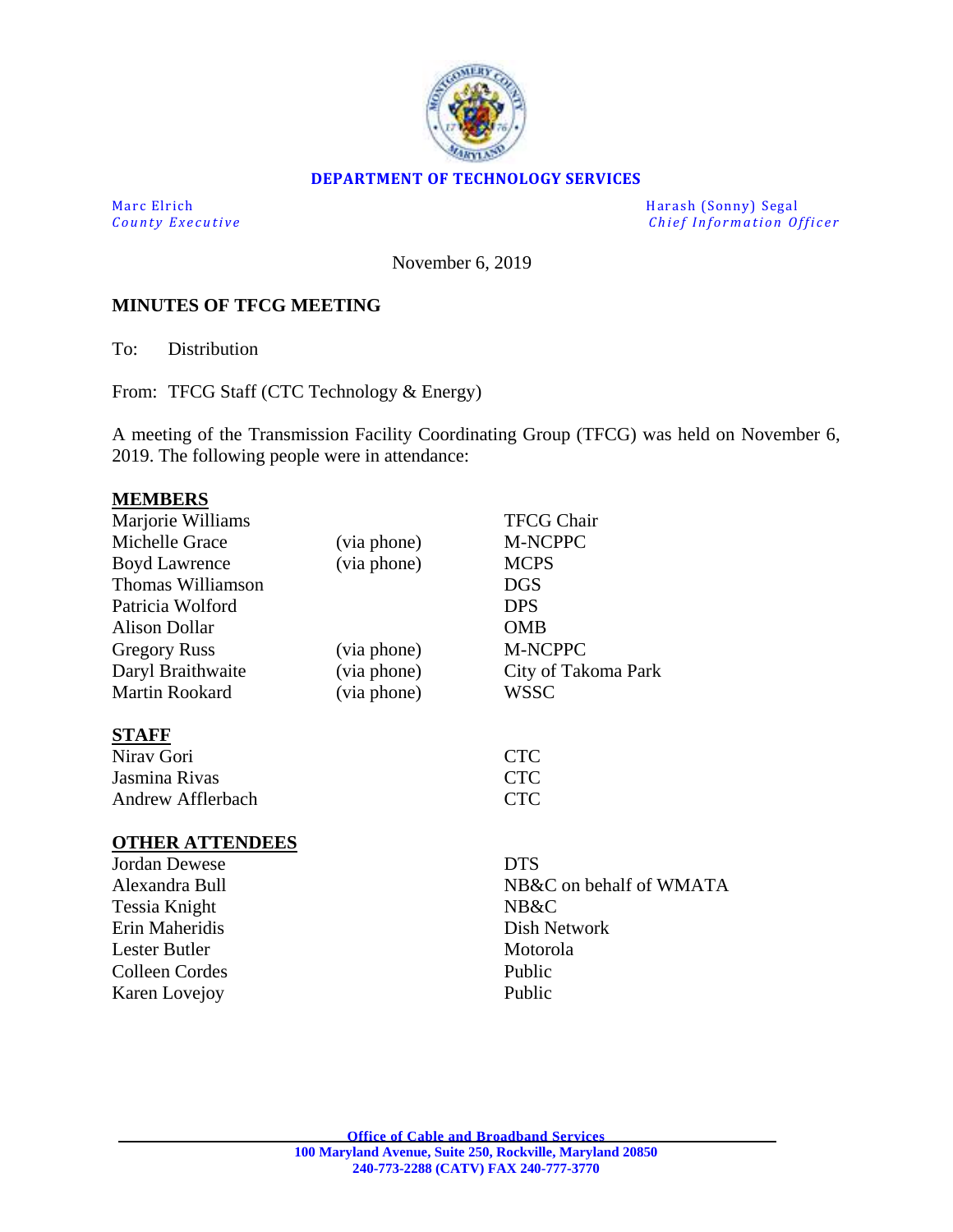Minutes of TFCG Meeting Held November 6, 2019 Page 2 of 9

### **Action Item: Meeting Minutes**

**Motion:** Patricia Wolford moved that the October minutes be approved as written. Martin Rookard seconded the motion and it was unanimously approved.

#### **Action Item: Consent Agenda**

#### **Consent Agenda**

*1. Application Number:* 2019070919 *Type:* Minor Modification *Received (date):*7/30/2019 *Revised*: 9/26/2019

*Applicant:* T-Mobile *Site Name/Location:* Aspen Landscape*/*15710 New Hampshire Ave, Silver Spring *Zoning Standard:* RE-2 *Property Owner:* Michael A. Grodin *Description:* Remove six antennas. Add three antennas and 3 RRHs at 142' on an existing 170' monopole. *Tower Coordinator Recommendation:* Recommended. Recommendation is subject to compliance with all applicable laws.

*2. Application Number:* 2019080934 *Type:* Minor Modification *Received (date):* 8/8/2019 *Revised*: 8/19/2019 *Revised*: 9/4/2019 *Revised*: 9/17/2019 *Revised*: 9/30/2019

*Applicant:* AT&T Wireless

*Site Name/Location:* Potomac Water Filt. Plant*/*12200 River Rd, Potomac *Zoning Standard:* RE-2 *Property Owner:* WSSC *Description:* Add three antennas and six RRHs at 80' on an existing 81' building. *Tower Coordinator Recommendation:* Recommended on condition the applicant provides written approval from WSSC at the time of permitting. Recommendation is subject to compliance with all applicable laws.

*3. Application Number:* 2019080962 *Type:* Minor Modification *Received (date):* 9/10/2019 *Revised*: 10/1/2019

*Applicant:* Verizon Wireless *Site Name/Location:* Chateau Apartments*/*9737 Mt. Pisgah Rd, Silver Spring *Zoning Standard:* R-H *Property Owner:* Hillzo LP *Description:* Remove and replace nine antennas and 6 RRHs at 170/175' on an existing 162' building. *Tower Coordinator Recommendation:* Recommended. Recommendation is subject to

compliance with all applicable laws.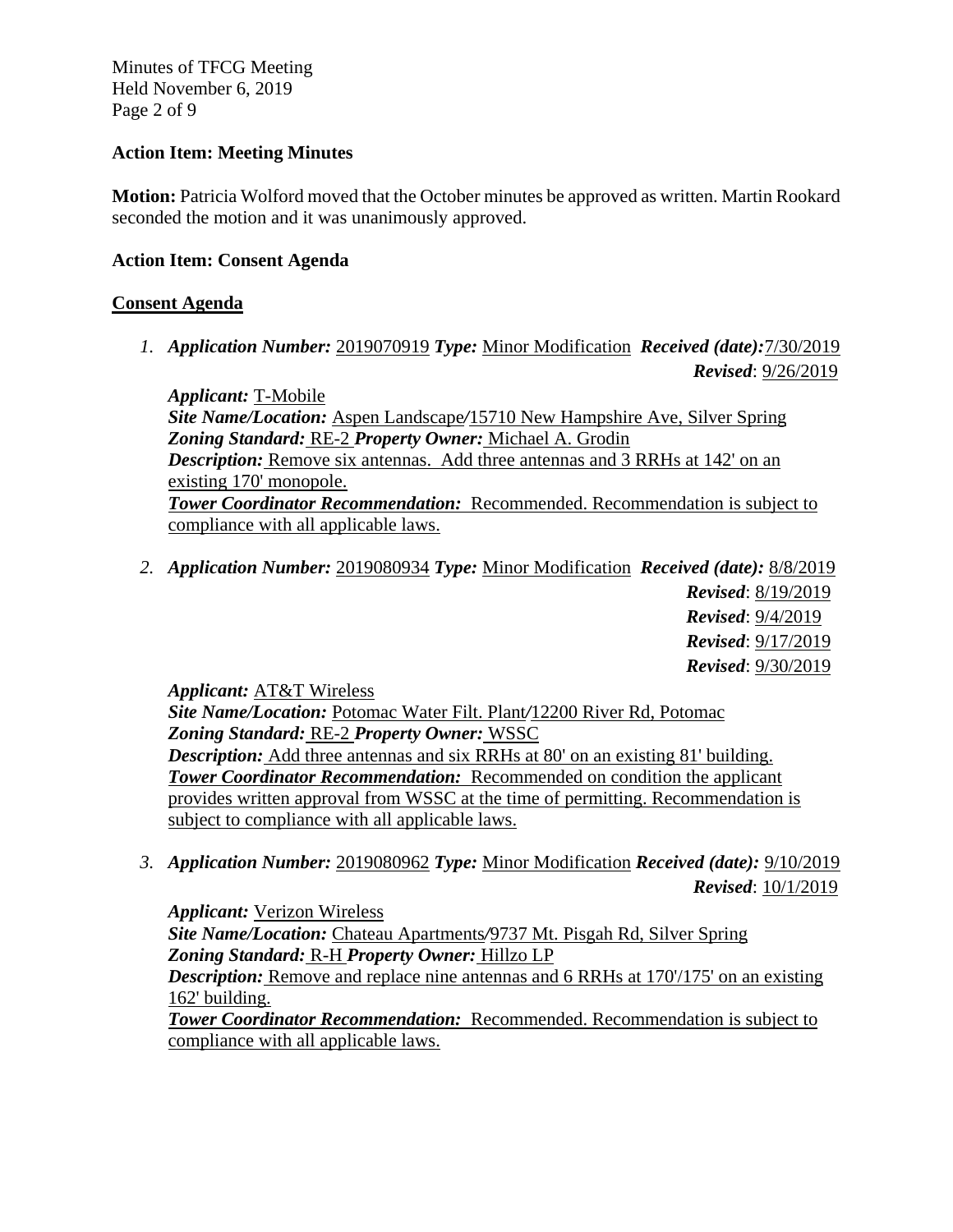*4. Application Number:* 2019080964 *Type:* Minor Modification *Received (date):* 8/29/2019 *Revised*: 10/1/2019

*Applicant:* Verizon Wireless *Site Name/Location:* Park Ritchie Apts*/*7600 Maple Ave, Takoma Park *Zoning Standard:* R-10 *Property Owner:* Park Ritchie LLC *Description:* Remove and replace nine antennas and 6 RRHs at 147/157' on an existing 151' building. *Tower Coordinator Recommendation:* Recommended. Recommendation is subject to compliance with all applicable laws.

*5. Application Number:* 2019080970 *Type:* Minor Modification *Received (date):*8/27/2019 *Revised*: 9/4/2019

*Revised*: 9/12/2019 *Revised*: 10/1/2019

*Applicant:* AT&T Wireless

*Site Name/Location:* Poolesville Tower*/*19200 Jerusalem Rd, Poolesville *Zoning Standard:* AR *Property Owner:* Montgomery County *Description:* Remove three antennas and 3 RRHs. Add six antennas and 9 RRHs at 147'5" on an existing 201' tower.

*Tower Coordinator Recommendation:* Recommended. Recommendation is subject to compliance with all applicable laws.

*6. Application Number:* 2019080972 *Type:* Minor Modification *Received (date):* 8/27/2019 *Revised*: 9/12/2019 *Revised*: 9/27/2019

*Applicant:* AT&T Wireless *Site Name/Location:* Pepco 674-E*/*5200 Olney-Laytonsville Rd, Olney *Zoning Standard:* AR *Property Owner:* Pepco *Description:* Remove nine antennas. Add six antennas and 9 RRHs at 160' on an existing 160' tower. *Tower Coordinator Recommendation:* Recommended. Recommendation is subject to compliance with all applicable laws.

*7. Application Number:* 2019080973 *Type:* Minor Modification *Received (date):* 8/29/2019 *Revised*: 9/27/2019

*Applicant:* AT&T Wireless *Site Name/Location:* Shumaker Property*/*16700 Barnesville Rd, Boyds *Zoning Standard:* AR *Property Owner:* Shumaker Family Properties LLC *Description:* Remove six antennas and 6 RRHs. Add six antennas and 9 RRHs at 455' on an existing 480' tower.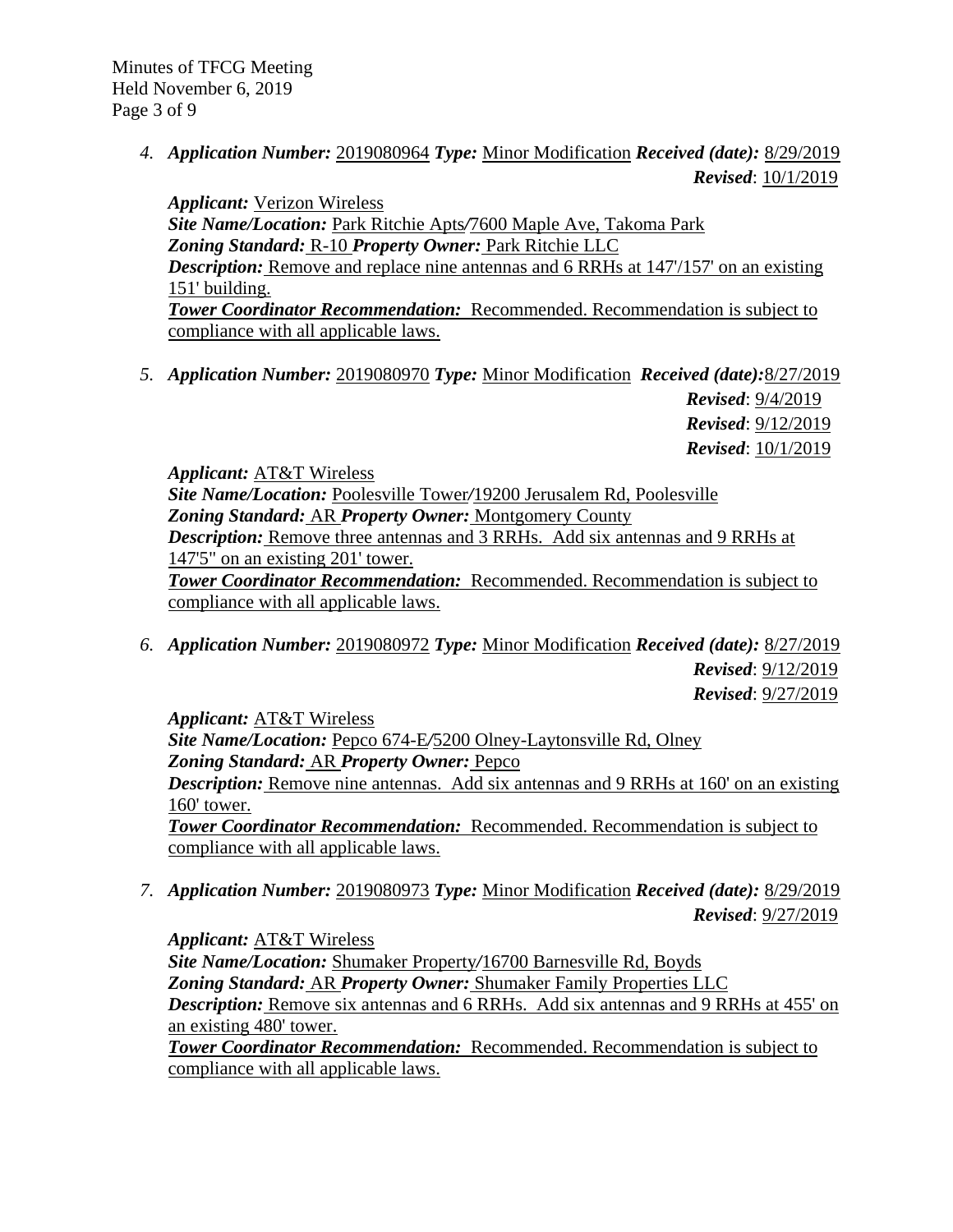*8. Application Number:* 2019090975 *Type:* Minor Modification *Received (date):* 9/5/2019 *Revised*: 9/26/2019

*Applicant:* Sprint/Nextel *Site Name/Location:* Carver Tower*/*2647 University Blvd, Wheaton *Zoning Standard:* CR-5.0 *Property Owner:* Bajwa Property Management LLC *Description:* Remove and replace one microwave dish antenna at 90' on an existing 275' tower. *Tower Coordinator Recommendation:* Recommended. Recommendation is subject to

compliance with all applicable laws.

*9. Application Number:* 2019080948 *Type:* Minor Modification *Received (date):* 8/13/2019 *Revised*: 9/12/2019

*Revised*: 10/3/2019

*Applicant:* AT&T Wireless *Site Name/Location:* Pyle Property*/*211 Ednor Rd, Silver Spring *Zoning Standard:* RE-2 *Property Owner:* Helen Pyle et al *Description:* Remove six antennas and 6 RRHs. Add six antennas and 12 RRHs at 151' on an existing 162' monopole. *Tower Coordinator Recommendation:* Recommended. Recommendation is subject to compliance with all applicable laws.

*10. Application Number:* 2019080950 *Type:* Minor Modification *Received (date):* 8/13/2019 *Revised*: 10/8/2019

*Applicant:* AT&T Wireless *Site Name/Location:* Trolley Museum*/*1313 Bonifant Rd, Colesville *Zoning Standard:* R-60 *Property Owner:* M-NCPPC *Description:* Remove six antennas and 6 RRHs. Add six antennas and 12 RRHs at 117' on an existing 135' monopole. *Tower Coordinator Recommendation:* Recommended on condition the applicant

provides written approval from M-NCPPC at the time of permitting. Recommendation is subject to compliance with all applicable laws.

*11. Application Number:* 2019080951 *Type:* Minor Modification *Received (date):* 8/13/2019 *Revised*: 10/7/2019

*Applicant:* AT&T Wireless

*Site Name/Location:* Argyle Country Club*/*14600 Argyle Club Rd, Silver Spring *Zoning Standard:* RE-2 *Property Owner:* Argyle Land Company *Description:* Remove six antennas and 6 RRHs. Add six antennas and 12 RRHs at 125'

on an existing 125' monopole.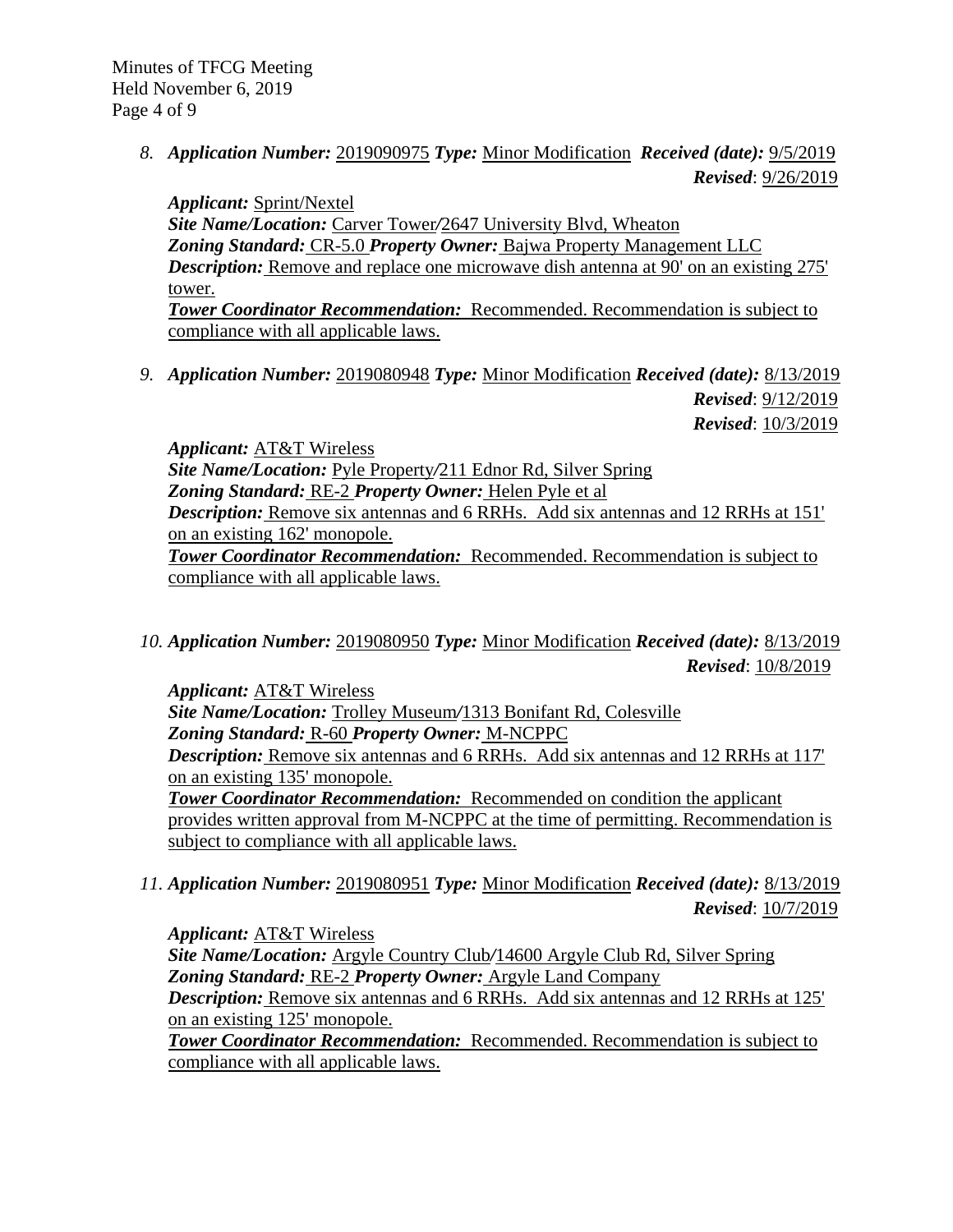*12. Application Number:* 2019090976 *Type:* Minor Modification *Received (date):* 9/11/2019 *Revised*: 10/1/2019

*Applicant:* Verizon Wireless *Site Name/Location:* Wayne Avenue Garage*/*921 Wayne Ave, Silver Spring *Zoning Standard:* CR-3.0 *Property Owner:* Montgomery County *Description:* Add one antenna at 30' on an existing 90' building. *Tower Coordinator Recommendation:* Recommended. Recommendation is subject to compliance with all applicable laws.

*13. Application Number:* 2019090990 *Type:* Minor Modification *Received (date):* 9/30/2019 *Revised*: 10/7/2019

*Applicant:* AT&T Wireless *Site Name/Location:* Damascus VFD 13 Activity Ctr*/*10211 Lewis Dr, Damascus *Zoning Standard:* RE-2C *Property Owner:* Damascus VFD *Description:* Remove six antennas and 6 RRHs. Add six antennas and 9 RRHs at 203' on an existing 200' monopole. *Tower Coordinator Recommendation:* Recommended. Recommendation is subject to compliance with all applicable laws.

*14. Application Number:* 2019090988 *Type:* Minor Modification *Received (date):* 9/30/2019 *Revised*: 10/14/2019

*Applicant:* AT&T Wireless *Site Name/Location:* Pinnacle Towers*/*5202 (5208) River Rd, Bethesda *Zoning Standard:* RE-2C *Property Owner:* Crown Castle *Description:* Remove and replace three antennas. Add 3 RRHs at 173' on an existing 744'6" tower. *Tower Coordinator Recommendation:* Recommended. Recommendation is subject to compliance with all applicable laws.

*15. Application Number:* 2019090982 *Type:* Minor Modification *Received (date):* 9/19/2019 *Revised*: 10/1/2019 *Revised*: 10/15/2019

*Applicant:* AT&T Wireless *Site Name/Location:* Sandy Spring VFD 40*/*16911 Georgia Ave, Olney *Zoning Standard:* RE-2 *Property Owner:* Sandy Spring Vol. Fire Dept. *Description:* Remove six antennas and 6 RRHs. Add six antennas and 9 RRHs at 146' on an existing 151' monopole.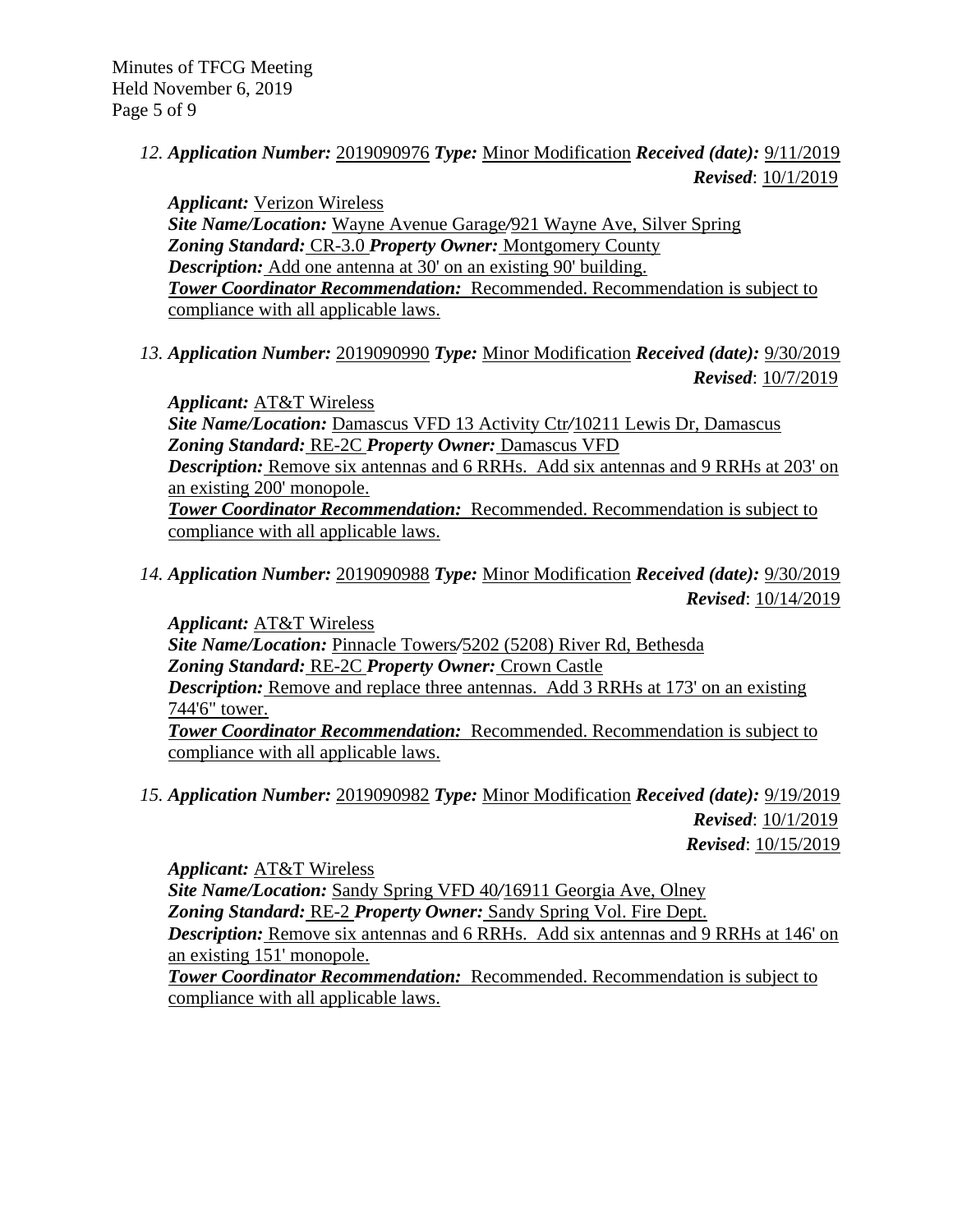Minutes of TFCG Meeting Held November 6, 2019 Page 6 of 9

### *16. Application Number:* 2019100993 *Type:* Minor Modification *Received (date):*

 10/16/2019 *Revised*: 10/21/2019

*Applicant:* Verizon Wireless *Site Name/Location:* Mid-Pike Plaza*/*11802 Rockville Pike, Rockville *Zoning Standard:* CR-4.0/CR-3.5/R-3/H-300 *Property Owner:* Federal Reality Investments Trust *Description:* Remove and replace one antenna. Add 1 RRH at 23' on an existing 21' building. *Tower Coordinator Recommendation:* Recommended. Recommendation is subject to compliance with all applicable laws.

*17. Application Number:* 2019090991 *Type:* Minor Modification *Received (date):* 9/30/2019 *Revised*: 10/22/2019

*Applicant:* Verizon Wireless *Site Name/Location:* Suburban Propane*/*35 Derwood Cir, Rockville *Zoning Standard:* IM-2.5 *Property Owner:* Suburban Propane *Description:* Remove eight antennas and 8 RRHs. Add nine antennas and 8 RRHs at 206' on an existing 215' tower. *Tower Coordinator Recommendation:* Recommended. Recommendation is subject to compliance with all applicable laws.

*18. Application Number:* 2019090980 *Type:* Minor Modification *Received (date):* 9/25/2019 *Revised*: 10/23/2019

*Applicant:* Verizon Wireless *Site Name/Location:* Highland House*/*5480 Wisconsin Ave, Chevy Chase *Zoning Standard:* CR-3.0 *Property Owner:* Highland House *Description:* Remove eight antennas and 4 RRHs. Add four antennas and 4 RRHs at 158'/168' on an existing 142'5" building. *Tower Coordinator Recommendation:* Recommended. Recommendation is subject to compliance with all applicable laws.

*19. Application Number:* 2019100992 *Type:* Minor Modification *Received (date):*

10/9/2019 *Revised*: 10/24/2019

*Applicant:* Verizon Wireless

*Site Name/Location:* Colesville Towers*/*8811 Colesville Rd, Silver Spring *Zoning Standard:* EOF-3.0 *Property Owner:* Tower Apartment EHDRT LLC ET AL *Description:* Remove ten antennas and 15 RRHs. Add twelve antennas and 8 RRHs at 118'/125' on an existing 112' building.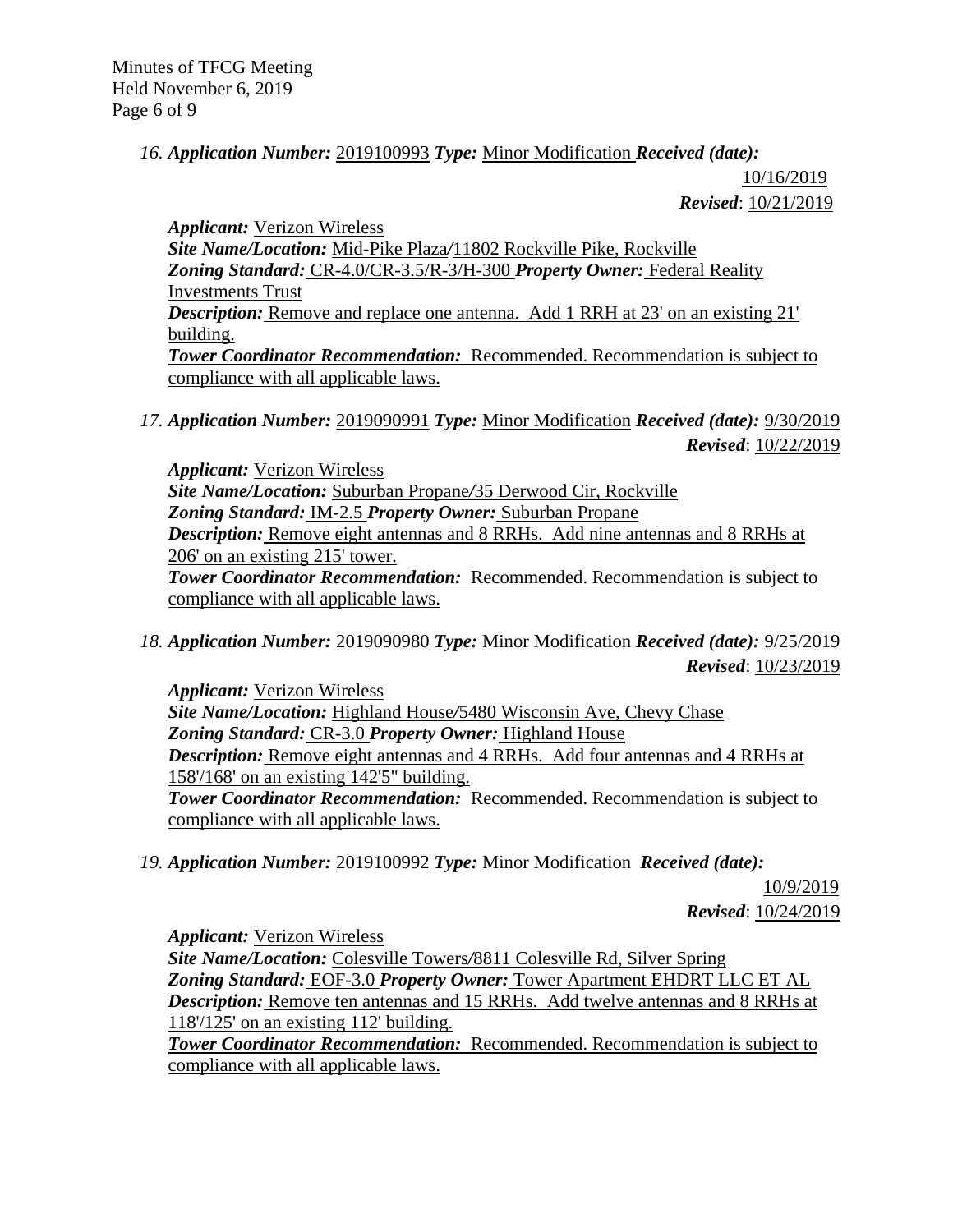Minutes of TFCG Meeting Held November 6, 2019 Page 7 of 9

### *20. Application Number:* 2019090986 *Type:* Minor Modification *Received (date):*

10/7/2019 *Revised*: 10/29/2019

*Applicant:* Verizon Wireless *Site Name/Location:* Cedar Lane Water Tank*/*5417 Cedar Ln W, Bethesda *Zoning Standard:* R-60 *Property Owner:* WSSC *Description:* Remove twelve antennas and 6 RRHs. Add nine antennas and 6 RRHs at 95' on an existing 94' water tank. **Tower Coordinator Recommendation:** Recommended on condition the applicant provides written approval from WSSC at the time of permitting. Recommendation is subject to compliance with all applicable laws.

*21. Application Number:* 2019080935 *Type:* Minor Modification *Received (date):* 8/7/2019 *Revised*: 9/25/2019 *Revised*: 9/26/2019

*Applicant:* T-Mobile *Site Name/Location:* Knights of Columbus*/*17001 Overhill Road, Derwood *Zoning Standard:* RE-1 *Property Owner:* ATC *Description:* Remove and replace three antennas and 3 RRHs at 135' on an existing 176' monopole. *Tower Coordinator Recommendation:* Recommended. Recommendation is subject to compliance with all applicable laws.

*22. Application Number:* 2019090984 *Type:* Minor Modification *Received (date):* 9/23/2019 *Revised*: 10/30/2019

*Applicant:* AT&T Wireless *Site Name/Location:* Beall Farm*/*13201 Lewisdale Rd, Clarksburg *Zoning Standard:* AR *Property Owner:* Rudell Beall & Sons Inc. *Description:* Remove and replace five antennas at 161' on an existing 184' monopole. *Tower Coordinator Recommendation:* Recommended with condition that applicant must apply to the Board of Appeals for a modification of the existing Special Exception (S-2495) if necessary. Recommendation is subject to compliance with all applicable laws.

**Discussion:** Marjorie Williams announced that, because members of the public had expressed concern regarding the RF EME report submitted with application 2019080964 (#4 on the consent agenda), that item would be moved to the regular agenda for further discussion.

**Motion**: Martin Rookard moved that all items with the exception of item #4 on the Consent Agenda be recommended. Thomas Williamson seconded the motion and it was unanimously recommended.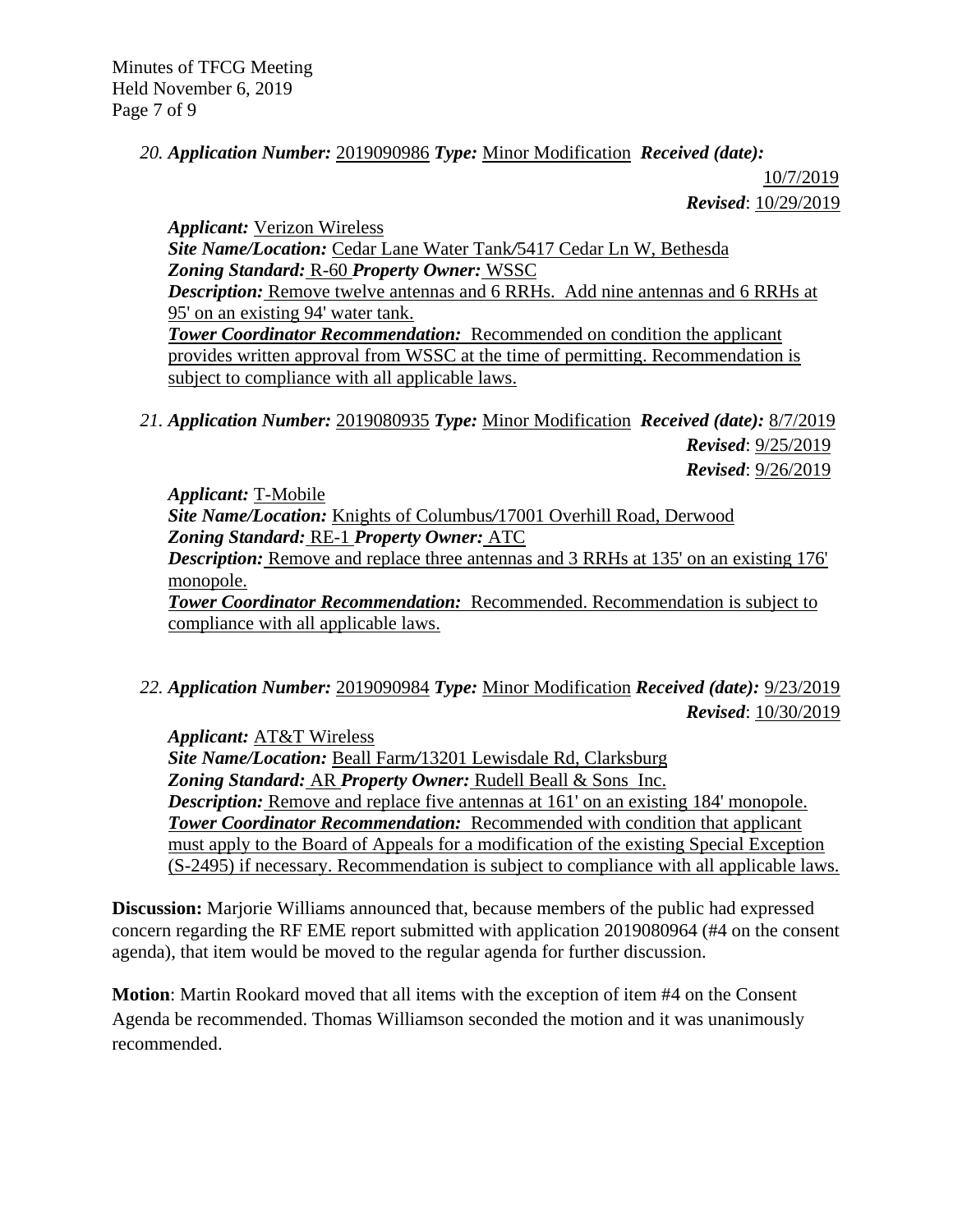Minutes of TFCG Meeting Held November 6, 2019 Page 8 of 9

## **Regular Agenda**

## *23. Application Number:* 2019080964 *Type:* Minor Modification *Received (date):* 8/29/2019 *Revised*: 10/1/2019

*Applicant:* Verizon Wireless *Site Name/Location:* Park Ritchie Apts*/*7600 Maple Ave, Takoma Park *Zoning Standard:* R-10 *Property Owner:* Park Ritchie LLC *Description:* Remove and replace nine antennas and 6 RRHs at 147/157' on an existing 151' building. *Tower Coordinator Recommendation:* Recommended. Recommendation is subject to compliance with all applicable laws.

**Discussion:** This application was originally on the consent agenda; it was moved to the regular agenda so concerns expressed by members of the public could be discussed and addressed. Marjorie Williams summarized this minor modification application for Verizon to remove and replace antennas on an apartment building's rooftop. Andrew Afflerbach summarized the RF EME report submitted by the applicant and noted that the proposed equipment would be in compliance with FCC RF emission limits and signage requirements. Dr. Afflerbach also explained that, at the County's request, CTC had conducted its own study to calculate the antennas' vertical RF emission levels. He noted that CTC's study concluded that the RF levels inside the building would be within the FCC's limits for general public exposure. Daryl Braithwaite requested that the applicant submit RF propagation maps showing vertical RF levels below the antennas at both the top-most hospitable floor of this apartment building and at ground level.

**Motion:** This application was placed on hold until the applicant submits additional RF propagation maps.

# *24. Application Number:* 2019101017 *Type:* New *Received (date):* 10/9/2019 *Revised*: 10/24/2019

*Applicant:* Verizon Wireless *Site Name/Location:* Damascus COW*/*0 Ridge Rd, Damascus *Zoning Standard:* CRT-1.75 *Property Owner:* WSSC *Description:* Install a ballasted temporary 152' cell on wheels (COW) monopole atop a 24'x24' lumber crane mat within a 700-square-foot fenced compound. Attach six antennas and six remote radio heads (RRH) at 150'. *Tower Coordinator Recommendation:* Recommended conditioned on the Department of Permitting Services (DPS) determining that this structure is permitted as a Limited Use and establishing an allowable duration as a temporary structure. Recommendation is subject to compliance with all applicable laws.

**Discussion:** Jasmina Rivas summarized the application.

**Motion:** Martin Rookard moved that the application be recommended. Patricia Wolford seconded the motion and it was unanimously recommended.